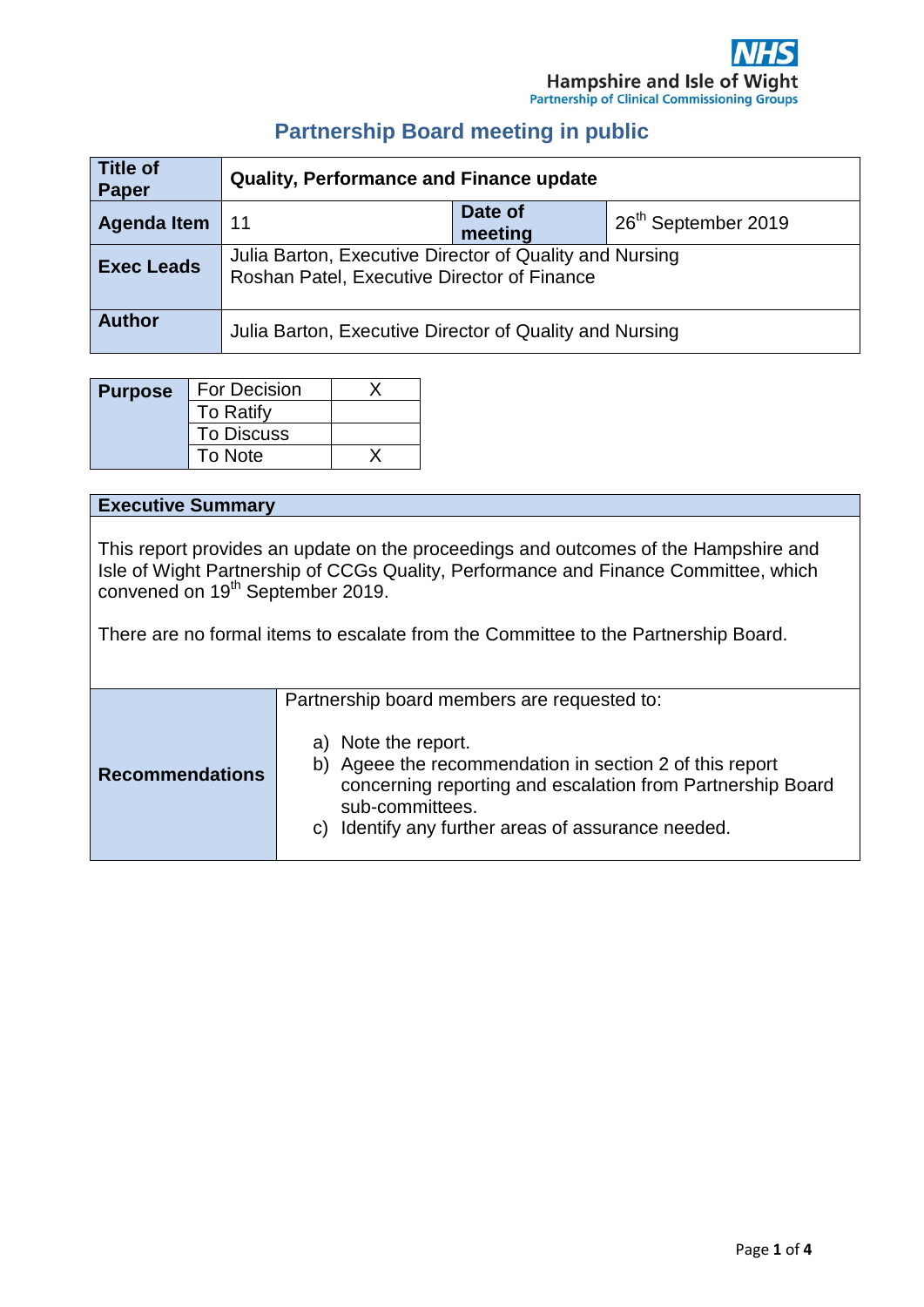### **Introduction**

1. The quality, performance and finance committee is a sub-committee of the partnership board and is accountable to it. This report summarises the proceedings of the last committee meeting, held on 19<sup>th</sup> September 2019. All papers are available for Partnership Board members on the "boardpacks" system should further details be required.

## **Content**

**2. Terms of Reference**: the committee completed its annual planned review of the terms of reference. A number of minor amendments were agreed. The committee discussed the potential for overlap with other subcommittees such as the *Primary Care Commissioning Committee* and the P*artnership Clinical Delivery Group*. It was felt clarity on reporting and escalation to Partnership Board from these committees where agenda items overlap would be helpful.

## **RECOMMENDATION FOR PARTNERSHIP BOARD: to agree to a review of reporting and escalation from Partnership Board sub-committees.**

- **3. North Hampshire CCG MSK Procurement:** The Committee were assured by the robust procurement process that had been followed, and commended the team's work on this. Committee members supported the intention to make recommendations on the next phase in the procurement cycle to the private section of today's partnership board.
- **4. Child and Adolescent Mental Health/Autism Investment:** the committee held a detailed and lengthy debate on the proposal for investment in 2019/20 and for recurring investment in 2020/21 onwards. The submitted paper detailed the clinical risks to the CAMHS service should this investment not be realised, but the Committee were concerned that they were not fully sighted on the risks to other services if funding from these was diverted to CAMHS. Deputy Directors of Finance had met to consider that paper's proposals, but had not yet been able to approve the financial modelling.

In order to make informed investment decisions, it was agreed to bring a short paper on the risks and impact to other services back to the October 2019 Quality Performance and Finance Committee on **17th October 2019**, where a decision would be made prior to ratification of this at the Partnership Board of **24th October 2019**. This will include options for what could be delivered within the current financial envelope available, as well as those identified if all requested investment were to be approved.

5. **Performance against partnership objectives:** an inaugural report detailing performance against the 2019/20 partnership strategic objectives (26 priorities) was considered. The Committee noted a summary of this report would be received at the Partnership Board on 26 September 2019. Overall, the structure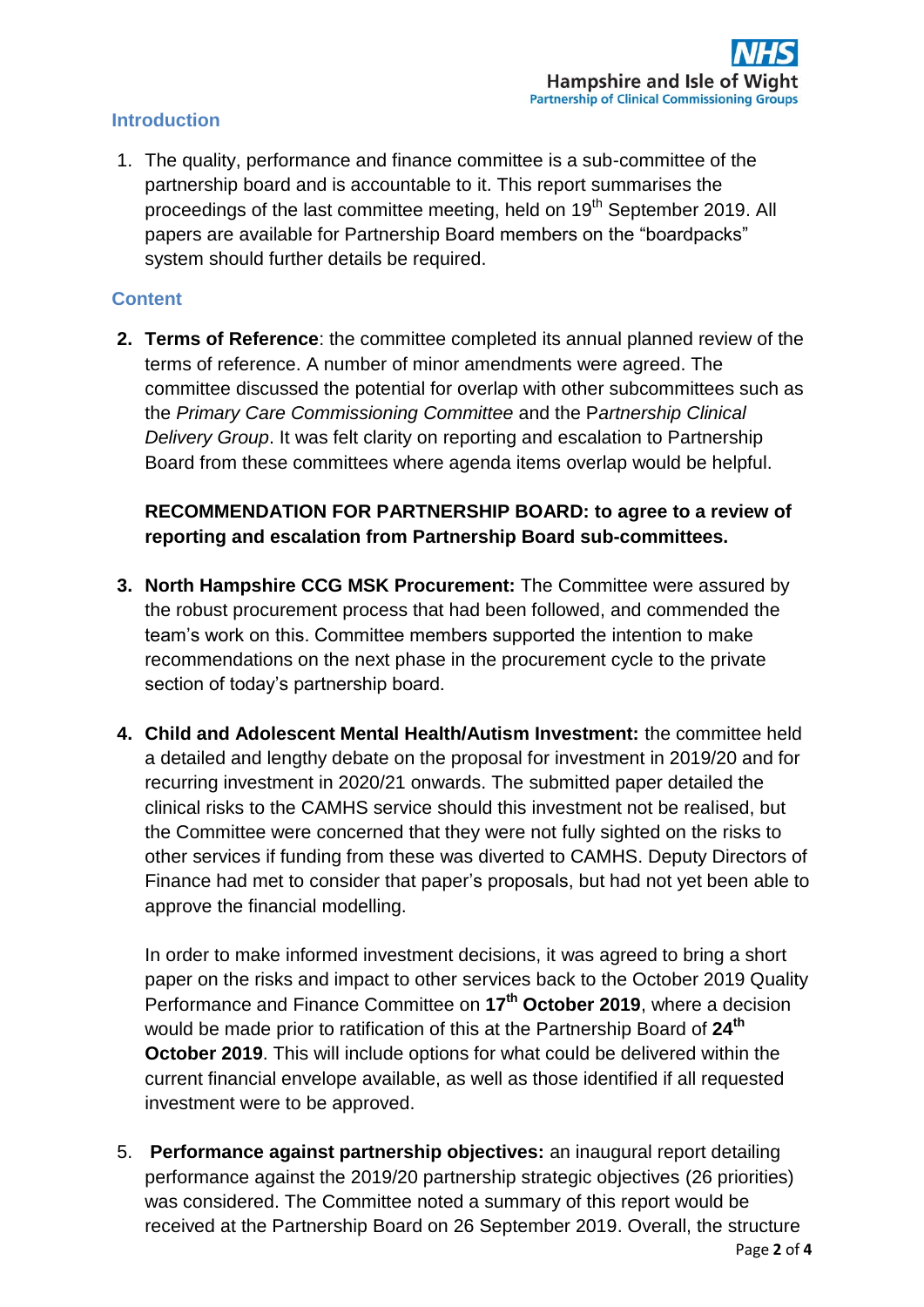and intention of the report was supported by committee members, although it was noted that some metrics are still under development.

- 6. **Quality:** Detailed reports were received on the quality of commissioned services, patient experience and complaints, and on safeguarding children, adults and looked after children. The committee noted:
	- **The outcome of the Isle of Wight NHS Trust Care Quality Commission (CQC) report**: published early in September 2019. Overall, the Trust's rating has improved from "inadequate" to "requires improvement." Services requiring further improvements include mental health (inadequate rating), acute medical care, community mental health and older person's mental health. 3 active section 29a improvement notices remain in place. The Trust has convened a quality summit on 24<sup>th</sup> September 2019.
	- **Primary care**: it was noted that Fareham and Gosport and South Eastern Hampshire CCGs have 2 practices rated by the CQC as "inadequate." The CCG and respective primary care networks are supporting the required improvements. The North Hampshire practice previously owned by Cedar Medical is now being delivered by 2 new providers and quality improvements are already noted.
	- **Emergency Care**: the increased unscheduled care pressures in the Portsmouth and South Eastern Hampshire and Isle of Wight systems are creating increased clinical risks and suboptimal care. CCG quality teams are actively reviewing safety mitigation compliance.
	- **Referral to Treatment and 52 week waits:** the increase in Island 52 week waits was being considered in terms of quality impact and potential harm from extended waits.
	- **SHMI –** a Summary Hospital-level Mortality Index benchmarking review has been undertaken across all providers. It was noted that no commissioned acute trusts are outliers, although there is some variation in performance.
	- **Safeguarding and looked after children risks:** were noted.
- 7. **Finance:** The Committee noted that all CCGs were forecasting financial balance within their agreed control totals at month 5, with all eligible CCGs receiving their commissioner sustainability funds (CSF). The committee considered the mitigated and unmitigated risks associated with financial plans. It was noted that CCGs are achieving 84% of their QIPP targets, with a forecast of achievement of 93% at year end.
- **8. Performance:** The Committee considered CCG performance against constitutional standards:
	- 4 hour breaches and pressures in unscheduled care noted in 3 acute trusts
	- Referral to treatment waits have deteriorated for 3 of the partnership CCGs.